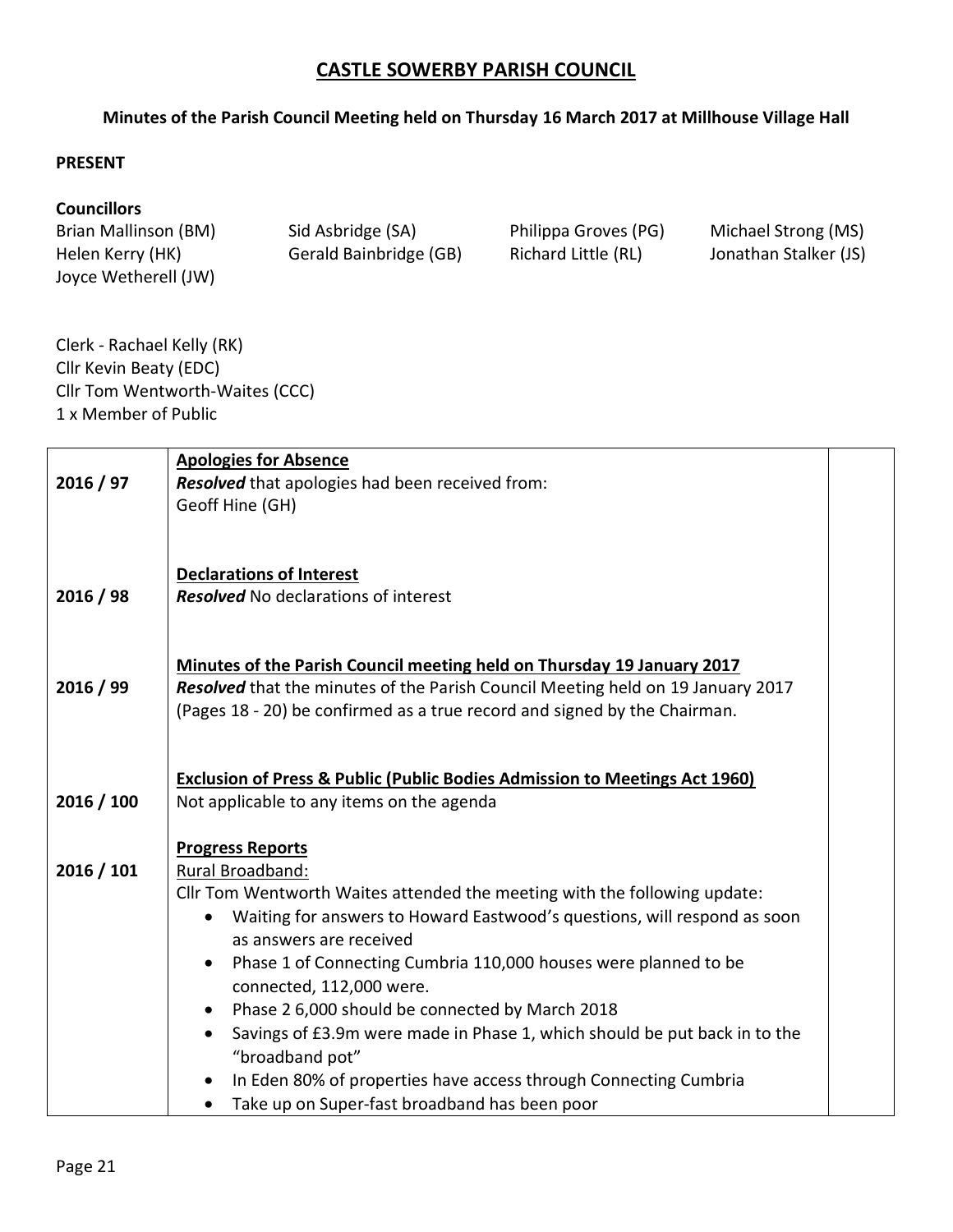|            | There is a huge area without access, which includes Castle Sowerby<br>$\bullet$<br>Connecting Cumbria website has links to subsidies towards other means of |
|------------|-------------------------------------------------------------------------------------------------------------------------------------------------------------|
|            | broadband                                                                                                                                                   |
|            | The expansion of 4G maybe be beneficial<br>$\bullet$                                                                                                        |
|            | <b>Public Participation / Open Session</b>                                                                                                                  |
| 2016 / 102 | Eden District Councillors Report:                                                                                                                           |
|            | Resolved Cllr Kevin Beaty attended the meeting and gave updates on the following:                                                                           |
|            | Planning - as of 1 April 2017, planning is going digital                                                                                                    |
|            | Local Plan - hope to adopt in July                                                                                                                          |
|            | Growth plan                                                                                                                                                 |
|            | Devolution                                                                                                                                                  |
|            | Heart of Cumbria Development Company                                                                                                                        |
|            | JW asked if there were any plans to try and increase tourists to Penrith, KB advised                                                                        |
|            | there were more festivals happening, and the Penrith Town Council were doing<br>more, and that it was hoped to improve signage.                             |
|            | Howard Eastwood asked about other agency funding, and KB advised funding was                                                                                |
|            | based on population, not area                                                                                                                               |
| 2016 / 103 | <b>County Councillors Report:</b>                                                                                                                           |
|            | Resolved Cllr Tom Wentworth-Waites attended the meeting and gave updates on                                                                                 |
|            | the following:                                                                                                                                              |
|            | <b>Budget</b>                                                                                                                                               |
|            | £104k returned the government which was not used for rural buses                                                                                            |
|            | Trying to improve the Village Wheels scheme<br>$\bullet$                                                                                                    |
|            | Road surfacing -lots of roads in the area will be resurfaced over the next<br>$\bullet$                                                                     |
|            | financial year.                                                                                                                                             |
| 2016 / 104 | Northern Fells Group Committee Member Report:                                                                                                               |
|            | <b>Resolved –</b> Geoff Hine sent his apologies                                                                                                             |
|            |                                                                                                                                                             |
| 2016 / 105 | <b>Public Participation:</b>                                                                                                                                |
|            | Howard Eastwood attended the meeting and had not matters to bring to the parish<br>council.                                                                 |
|            |                                                                                                                                                             |
|            | <b>Planning Matters</b>                                                                                                                                     |
| 2016 / 106 | <b>Applications Received:</b>                                                                                                                               |
|            | 17/0141 - Proposed construction of flood was to front of property, installation of flood                                                                    |
|            | gates, relocation of vehicular access and construction of a new balcony - Fell View,                                                                        |
|            | Millhouse - Support - increase in flood resilience                                                                                                          |
|            | 17/0053 - Removal of balcony, reinstatement of lower part of roof, replacement windows                                                                      |
|            | and raising of chimney stack - Oak House, High Bridge, Dalston - Support                                                                                    |
| 2016 / 107 | Decisions Received:                                                                                                                                         |
|            | <b>None</b>                                                                                                                                                 |
|            |                                                                                                                                                             |
|            |                                                                                                                                                             |